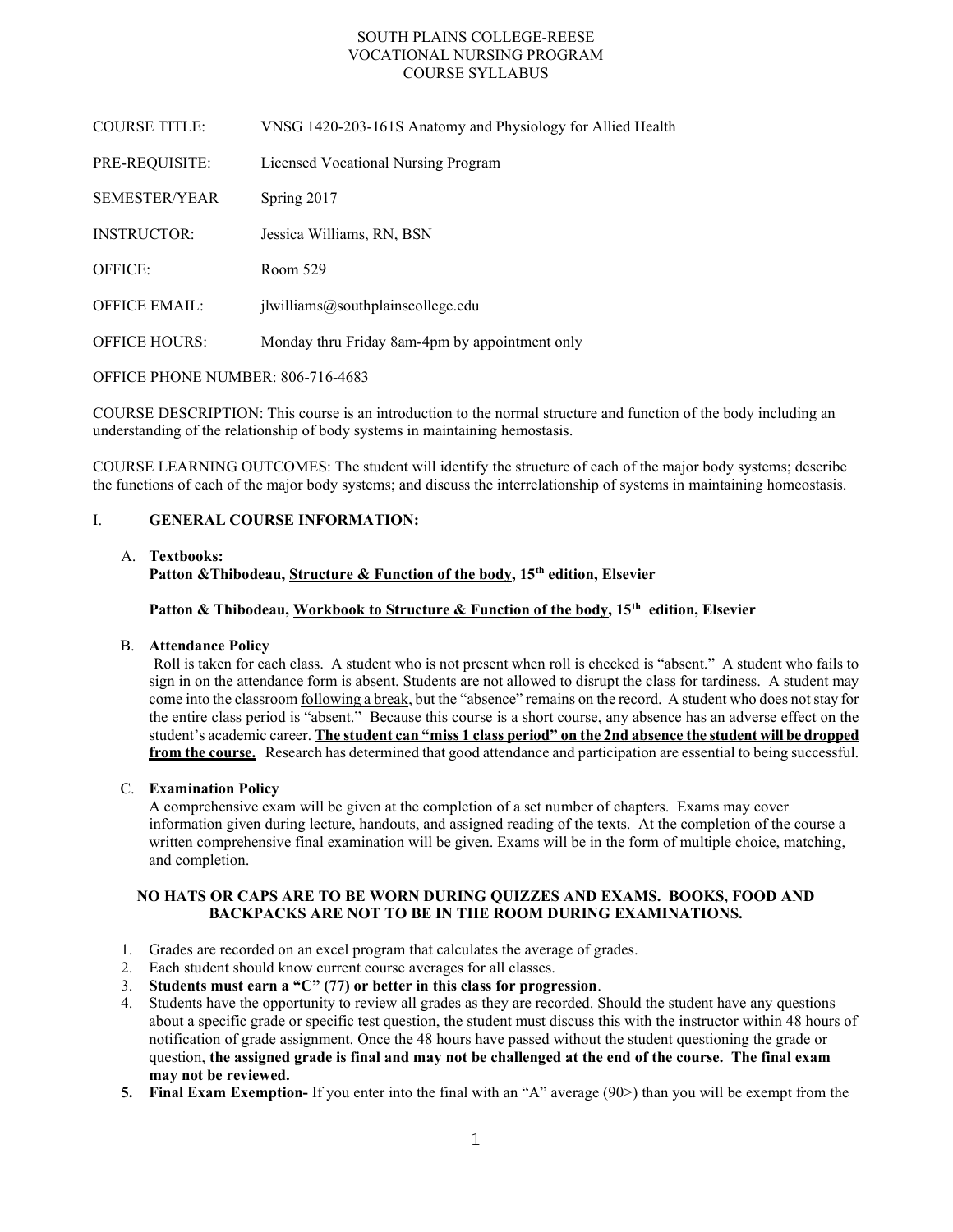### MISSED EXAMS/MAKEUP WORK:

- 1. There will be NO Anatomy & Physiology make-up exams. Since the final exam is comprehensive (meaning that it covers the entire course), the final exam will be the missed exam (FOR THE FIRST MISSED EXAM ONLY). Should any additional exams be missed, a grade of "0" will be recorded.
- 2. A make-up Final Exam may only be done under documented extenuating circumstances, (examples: you are admitted to the hospital; death of spouse or child). A grade of "I" will be given to the student who cannot take the Final at the scheduled time. Students who receive an "I" for missing the final will have to wait to start the next appropriate semester.
- $3.$  No exams will be given prior to the originally scheduled exam.
- 4. All exams will be on scantron. The student is responsible for turning in 14 of the 50 scantron and 1 of the 100 scantron, to the instructor. All scantrons need to be turned in before the first test. If not than test grade will result in a "0".
- D. Grading Policy (Unless otherwise explained in class)

Unit Exams: 60% Final Exam: 30% Assignments, Quizzes: 10%

All exams taken during this course will be averaged for your final letter grade. Your Final Course grade will not be rounded up. Example: Your average is 79.8. Your grade will be 79 which is a C.

The grading scale for this course is the same as for all other vocational nursing courses:

 "A"—90-100 "B" – 80-89.9 "C"—77-79.9  $"D"$ —70-76.9 "F"—69.9 and below

### E. Assignment Policy

It is the responsibility of the student to be informed of class progress and assignments and to come to class prepared to participate in discussion, to turn in any assignments due, and/or take the quiz or test scheduled for that day. Reading any assigned material assists the student to listen to the lecture with a higher degree of acuity and to participate in class discussion more effectively. A student cannot expect to understand what is being said in class when s/he has had no previous contact with the ideas or terms related to a given topic.

### F. Methods of Instruction

| Labeling Guides |
|-----------------|
| Workbook        |
| Unit Exams      |
| Final Exam      |
|                 |

### G. Additional Information: Expected Student Behavior

The student is expected to abide by the policies in this syllabus and should conduct themselves in a manner that is not disruptive and allows others to have an environment to learn in.

1. Talking/giggling while the instructor/guest speaker/another student/or video is "talking"

2. Sleeping during class time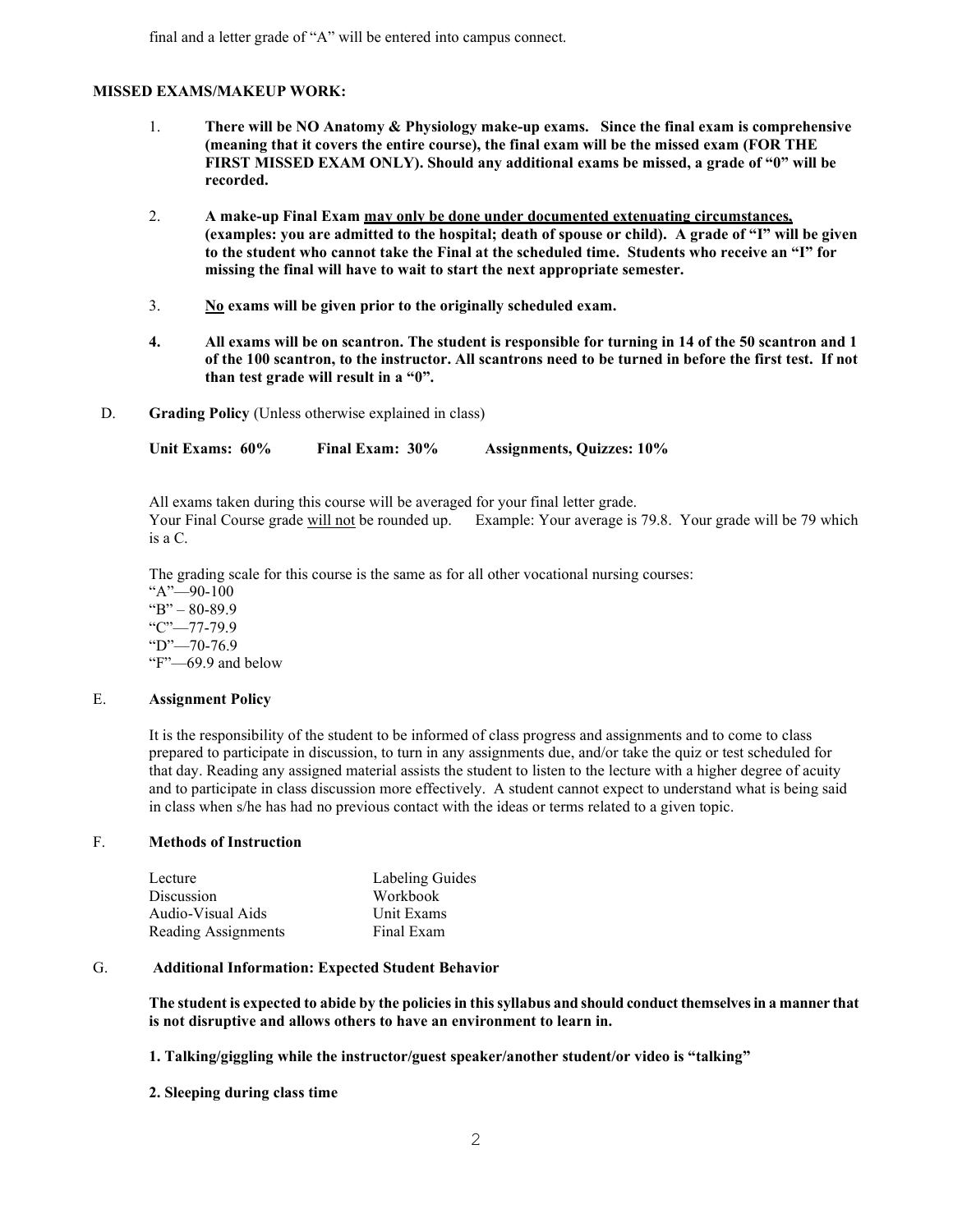3. Using cell phones or passing notes during class time Should the above behavior disrupt the class, the student(s) can expect to be asked to leave the classroom.

# 4. Drinks only allowed in screw-top containers.

Attention: All cell phones should be turned off during the class time.

Place your phone on your desk, *face up. This will be a reminder to have it off.* If a student's cell phone goes off during lecture, the phone will be taken up and given back after class.

Should a cell phone go off during an exam, that student's test will end right there with a "50" recorded for this exam grade. (Even if the student is on the last question of that exam).

# H. Students with Disabilities

Students with disabilities, including but not limited to physical, psychiatric, or learning disabilities, who wish to request accommodations in this class should notify the Disability Services Office early in the semester so that the appropriate arrangements may be made. In accordance with federal law, a student requesting accommodations must provide acceptable documentation of his/her disability to the Disability Services Office. For more information, call or visit the Disability Services Office at Levelland Student Health & Wellness Center 806-716-2577, Reese Center (also covers ATC) Building 8: 806-716-4675, Plainview Center Main Office: 806-716-4302 or 806-296-9611, or the Health and Wellness main number at 806-716-2529.

#### I.

# A & P Exam Rules Cover Sheet

### Instructions:

- 1. PLEASE WRITE YOUR NAME AND COVER SHEET NUMBER ON ALL ANSWER SHEETS (SCANTRON AND PAPERS PROVIDED)
- 2. DO NOT WRITE ON THIS COVER SHEET OR THE TEST!!!!
- 3. NO questions can be answered during the test about any test question. If there is a technical problem with your test, that issue can be addressed, but do not ask what a word or question means!
- 4. Please place this cover sheet over your scantron at all times during the test.
- 5. For answers that Require Writing (Select all that apply, short answer, case study type questions, fill in the blank), please place these answers on the back of the scantron or blank sheet of paper provided.
- 6. Darken each circle adequately with a #2 pencil (no ink). If you change an answer, please erase thoroughly. The machine may incorrectly grade your scantron if you do not erase thoroughly or if you darken more than one answer.
- 7. When you have completed your test, paperclip the cover sheet to the test-**DO NOT** paperclip the scantron to the test.
- 8. Place the scantron and any answer sheets provided in alphabetical order in the blue book.
- 9. Place the test and cover sheet together in numerical order.
- 10. You may quietly leave the room Do Not enter again until all testers have completed testing.
- 11. All written and verbal instructions prior to an exam must be followed.
- 12. FAILURE TO COMPLY WITH ANY OF THE ABOVE WILL RESULT IN A 10 POINT DEDUCTION ON THE CURRENT EXAM. The deduction will increase by 10 points for each act of noncompliance as the semester goes on. For example- 1<sup>st</sup> offense is 10 point deduction,  $2<sup>nd</sup>$  offense is 20 point deduction,  $3<sup>rd</sup>$ offense is 30 point deduction, and so on.

# II. COURSE OBJECTIVES

Upon completion of this course, the student should:

- 1. Have a basic understanding of how the cavities, organs, and body alignment play a role in the organization of the body.
- 2. Have a basic understanding of how chemical elements keep the body in balance and functioning.
- 3. Have a better understanding of cells and their functions.
- 4. Have a general understanding of the different tissues and how the function in the body.
- 5. Be better acquainted with the functions and importance of the skin.
- 6. Learn that bones are "alive" and grow, how they function and their necessity to the individual.
- 7. Name certain major muscle groups and how they function within the body.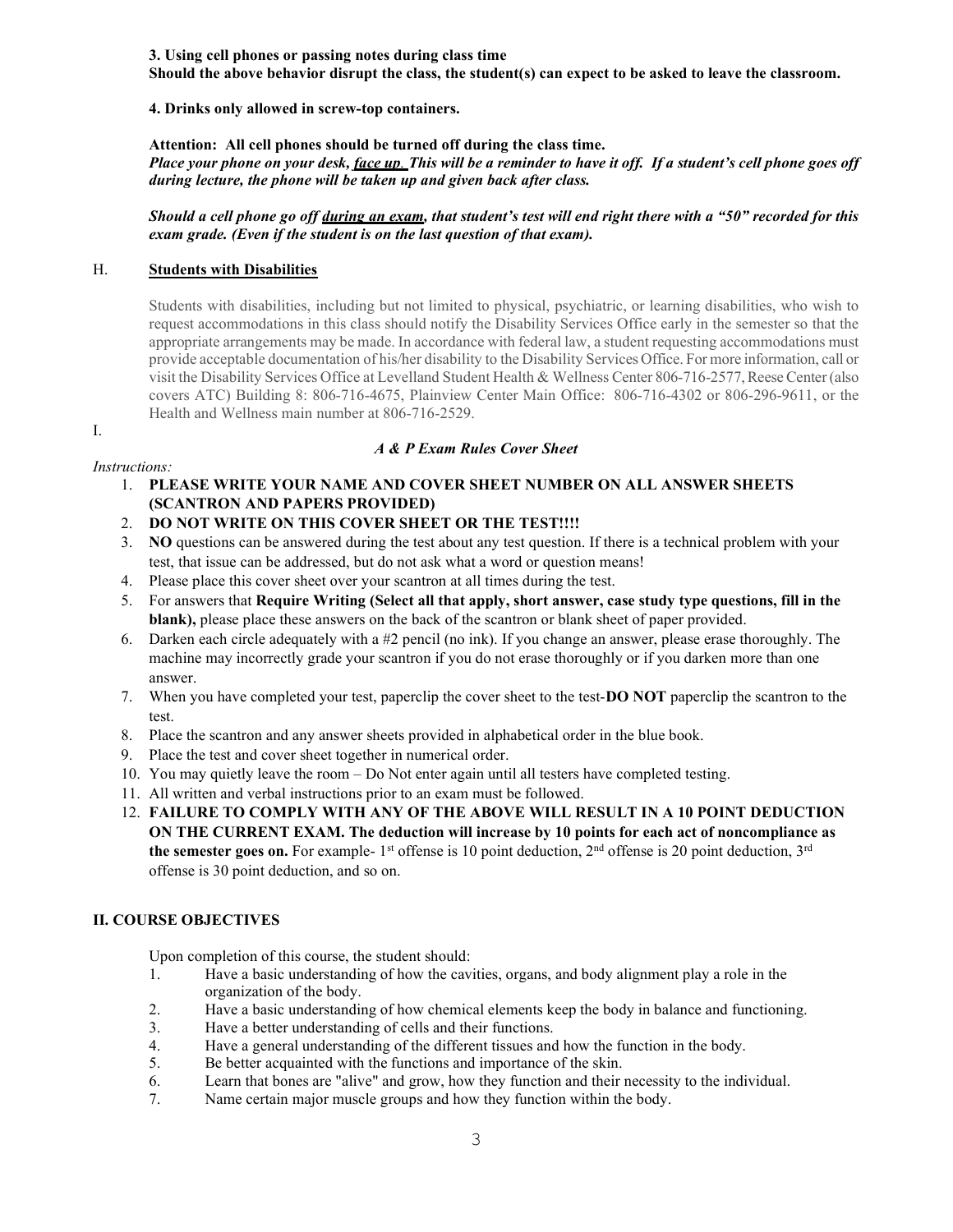- 8. Have a basic understanding and function of the different divisions of the nervous system.
- 9. Name the major parts of the eye and the ear, and have a basic understanding of the senses as well as their importance to the body.
- 10. Have a very basic understanding of glandular functions and how they affect the body.
- 11. Have a basic understanding of the different parts of the blood and the function of each.
- 12. Be able to describe how the heart functions.
- 13. Have a basic understanding of the vessels, their locations and function.
- 14. Have a basic understanding of how the lymph system works and its importance.
- 15. Have a basic understanding of the different divisions of the respiratory system and how it functions.
- 16. Have a general understanding of the divisions, locations, and functions of the digestive system.
- 17. Have a basic understanding of metabolism and its importance in relation to the different functions of the body.
- 18. Have a general understanding of location and function of the urinary system and its importance in maintaining homeostasis.
- 19. Have a very basic understanding of how the body maintains homeostasis through chemical exchanges.
- 20. Be able to locate and state basic functions of the different parts of the reproductive system.
- 21. Have a basic understanding of microbiology, nosocomial infection and infection control.
- 22. Become familiar with and have basic understanding of terminology used in text.
- 23. Be present and punctual for all classes with no more than 1 (one) absence. (C-5, C-6, C-7, C-8, C-15, C-16, C-17, C-18, C-19, C-20) (F-1, F-2, F-7, F-8, F-9, F-10, F-11, F-12)